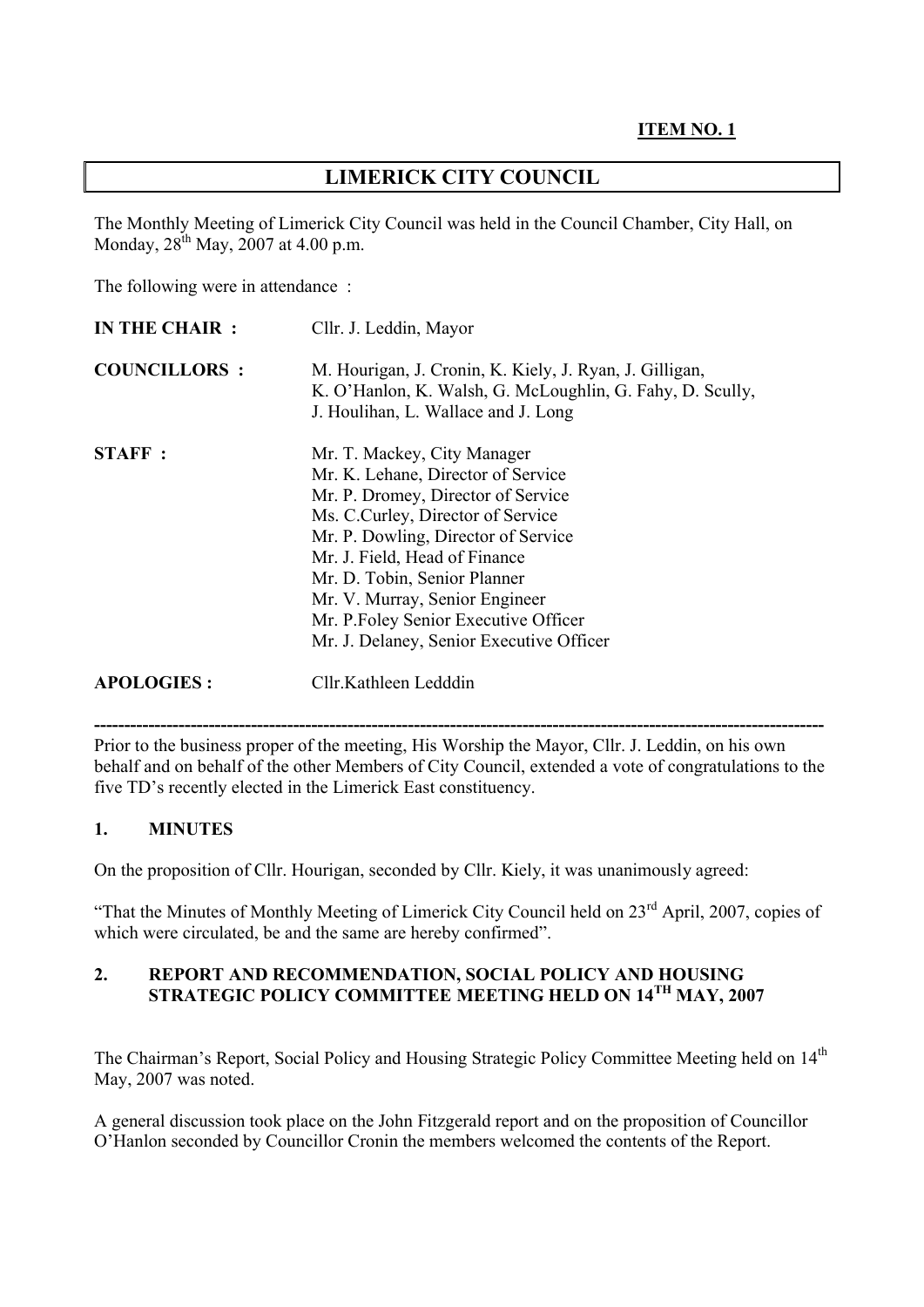In reply to Cllr.Scully, the City Manager advised that it would be a matter for the Council to determine the policy with regard to tackling the housing waiting list.

In response to Cllr.O'Hanlon and other members, he advised that the Council were in discussions with the HSE regarding the difficulties surrounding the Hostel in St. John's Square.

Regarding the John Fitzgerald Report he advised that, while it would take time for the process to evolve, he was confident it was moving in the right direction.

In reply to Cllr.Long, the Director of Service (Social Policy and Housing) advised that he would examine the request to improve the security of access at the Watergate apartment complex.

In reply to Cllr.Wallace, the Director of Service (Community and Enterprise) advised that while necessary maintenance work would be carried out in St.Enda's its long term future was best determined through the implementation of the John Fitzgerald Report.

#### **3. REPORT AND RECOMMENDATIONS, TRANSPORTATION AND INFRASTRUCTURE STRATEGIC POLICY COMMITTEE MEETING HELD ON 14TH MAY, 2007**

The Chairman's Report, Transportation and Infrastructure Strategic Policy Committee Meeting held on  $14<sup>th</sup>$  May, 2007 was noted.

In reply to the members queries, the Director of Service (Transportation and Infrastructure) advised the members that :

- If a commitment has been given the box junction at Thomondgate will be completed this year
- He will work with Limerick Institute of Technology regarding the issue of car parking in the college and adjacent estates
- Parking on green areas will be examined in the context of a review of the traffic byelaws
- He will examine the reported speeding on Knocklisheen Hill
- Public consultation will continue on all possible Green Routes
- A redesign of the Watchhouse Cross junction will be advanced this year

It was proposed by Councillor Gilligan seconded by Councillor Walsh that recommendation 2 concerning the removal, storage and disposal of vehicles be rejected.

As all members were not in agreement with Cllr. Gilligan's proposal a Roll Call Vote was held which resulted as follows :

# **FOR COUNCILLOR GILLLIGAN'S MOTION**

Cllr. J. Cronin, Cllr. J. Gilligan, Cllr. L. Wallace, Cllr. K. Walsh, Cllr. J. Long (5)

# **AGAINST COUNCILLOR GILLIGAN'S MOTION**

His Worship the Mayor, Cllr. J. Leddin, Cllr. M. Hourigan, Cllr. K. Kiely, Cllr.K.O'Hanlon,Cllr. J. Ryan, Cllr.G.McLoughlin, Cllr.D.Scully, Cllr.G.Fahy, Cllr. J. Houlihan (9)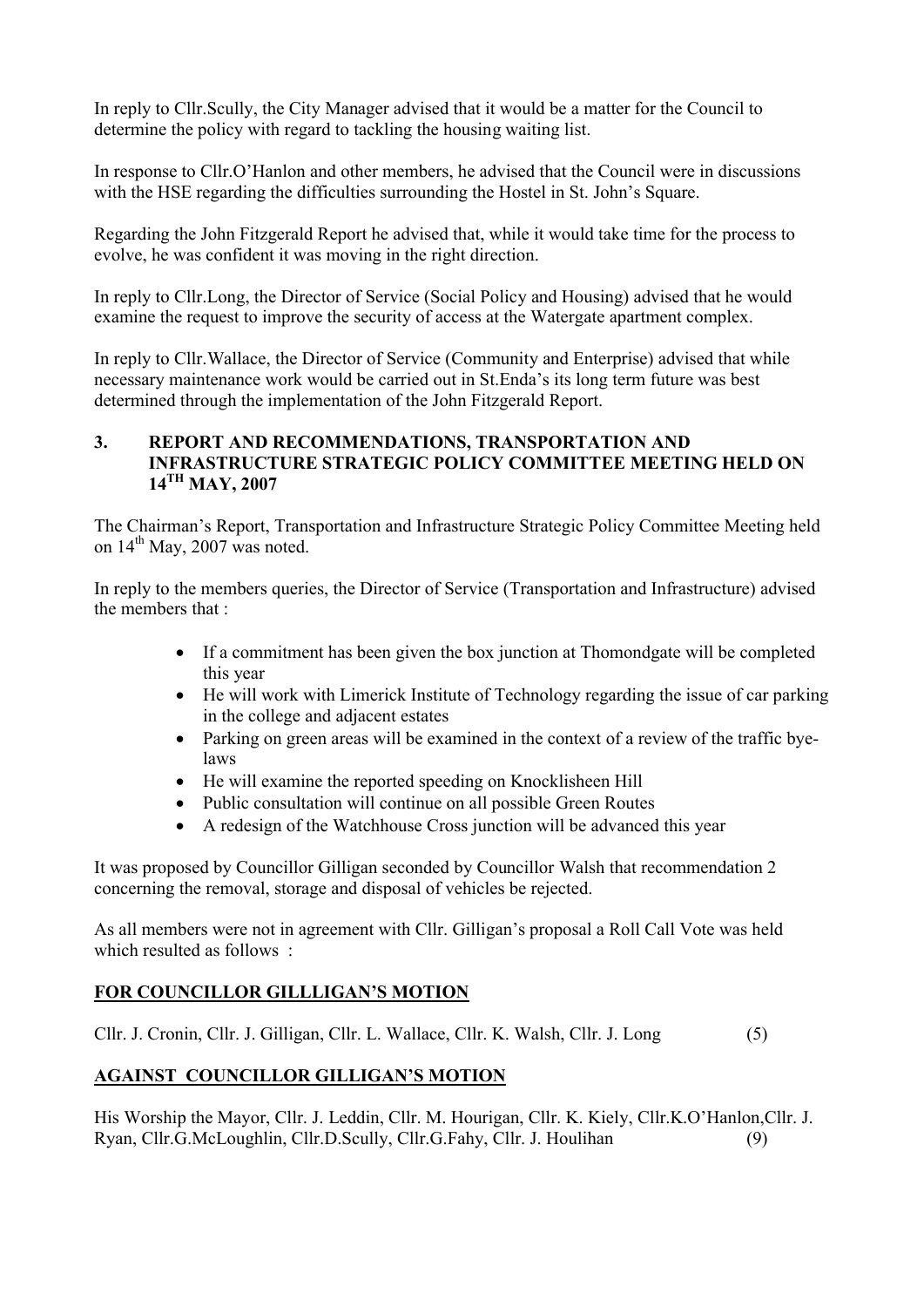As a result of the Roll Call Vote, Cllr. Gilligan's proposal was defeated. The Mayor declared recommendation no. 2 of the Transportation and Infrastructure Strategic Policy Committee Meeting approved and on the proposition of Councillor Gilligan seconded by Councillor Kiely the remaining recommendations were approved.

## **4. REPORT AND RECOMMENDATIONS, ECONOMIC POLICY DEVELOPMENT AND FUTURE PLANNING STRATEGIC POLICY COMMITTEE MEETING HELD ON 21st MAY, 2007**

The Chairman's Report, Economic Policy Development and Future Planning Strategic Policy Committee Meeting held on 21<sup>st</sup>May 2007, 2007 was noted.

Submitted the following Recommendation from the Economic Policy Development and Future Planning Strategic Policy Committee Meeting which was adopted unanimously.

"That the Georgian area of Limerick should be on the Agenda for discussion at the next Council meeting".

A general discussion took place on the design of buildings in the City Centre area.

The Mayor advised that the Forum on Limerick City Port will revert back to the members shortly with their report.

The City Manager advised the members that the Council could not directly influence recent amendments to transportation policy regarding 'Open Skies'

He advised that the Council could carry out research but the Mid West Regional Authority was primarily involved from a local government viewpoint.

## **STANDING ORDERS**

Standing Orders were suspended for fifteen minutes on the proposition of Cllr. Ryan, seconded by Cllr. Kiely.

#### **5. CORRESPONDENCE**

Submitted letter from the Athlone Town Council seeking support in relation to their concerns regarding the proposal of Dublin City Council to extract water from Lough Ree.

It was agreed to refer the matter back to the Transportation and Infrastructure Committee.

Submitted letter from Association of Municipal Authorities of Ireland seeking motions for their upcoming conference.

Submitted list of Tenders opened in respect of the following :

- (a) Riverside Improvement Works.
- (b) Construction of 15 houses in Ballynanty.
- (c) Provision of Central Heating in Local Authority houses.
- (d) Uniform requirements for certain grades of staff.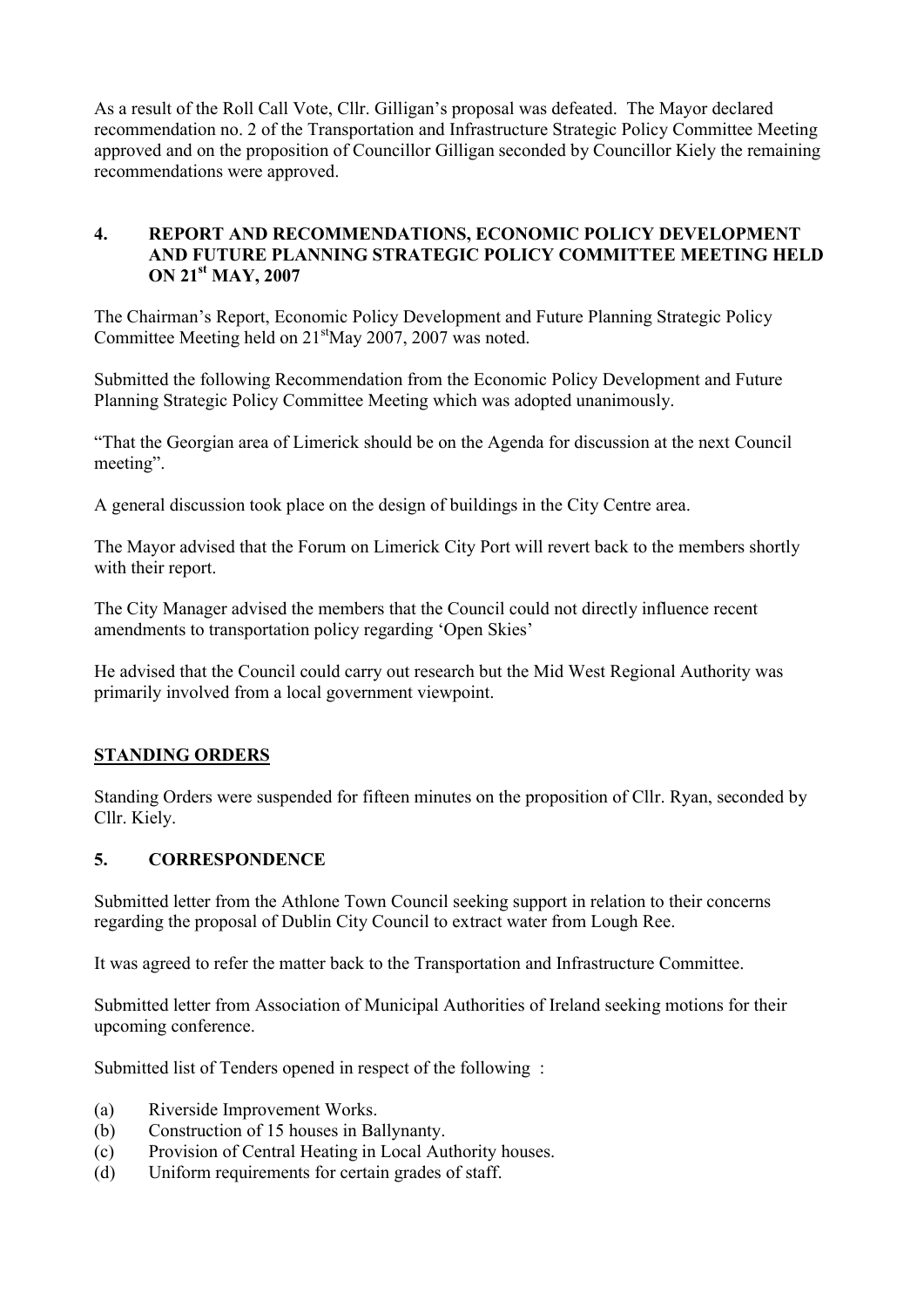# **6. FINANCIAL STATEMENT**

Submitted Financial Statement for the period ending  $30<sup>th</sup>$  April, 2007 which was adopted unanimously on the proposition of Cllr. Kiely, seconded by Cllr. Ryan.

# **7. FINANCIAL STATEMENT FOR THE YEAR ENDED 31ST OF DECEMBER 2006**

Submitted Financial Statement for the year ending  $31<sup>st</sup>$  December, 2006 which was adopted unanimously on the proposition of Cllr. Kiely, seconded by Cllr. Ryan.

# 8. **APPROVAL TO OVER EXPENDITURE FOR THE YEAR ENDED 31<sup>ST</sup> OF DECEMBER 2007**

Submitted request for over expenditure for the year ending  $31<sup>st</sup>$  December, 2006 which was adopted unanimously on the proposition of Cllr. Kiely, seconded by Cllr. Ryan.

Cllr.Ryan requested that the Council be advised in writing of those areas that the Council received additional income over the budgeted amount.

# **9. DISPOSAL OF PROPERTY**

Submitted the following Disposal of Property in accordance with Notices already circulated under Section 183 of the Local Government Act, 2001 which were adopted unanimously on the proposition of Cllr. Kiely, seconded by Cllr. Ryan :

Disposal of Freehold (Ground Rent) under Section 26 of the Landlord and Tenant (Ground Rents) (No. 2) Act, 1978 in accordance with the Section 183 Notice as circulated.

## **10. PARTICIPATION BY MEMBERS AT CONFERENCES**

It was proposed by Cllr. Kiely, seconded by Cllr. Ryan and unanimously agreed to approve participation by members at the following conferences :

All Ireland Nuclear Free Local Authorities Forum : Seminar, AGM and Business Meeting To be held in The Board Room, District Council Offices, O'Hagan House, Newry  $5<sup>th</sup>$  June, 2007 Estimated Travel and Subsistence per member :  $€628.79$ Conference Fee : Nil

Inaugural Summer Conference "Eco-Tourism : Getting the Balance" To be held in Portaferry, Co. Down  $8^{th} - 10^{th}$  June, 2007 Estimated Travel and Subsistence per member :  $\epsilon$ 873.13 Conference Fee : £95.00 Sterling

BMW Regional Assembly Annual Conference "Renewable Energy – A Role for the Regions" To be held in Carlingford, Co. Louth  $13<sup>th</sup>$  June, 2007 Estimated Travel and Subsistence per member :  $€633.98$ Conference Fee  $\cdot$   $\in$  150.00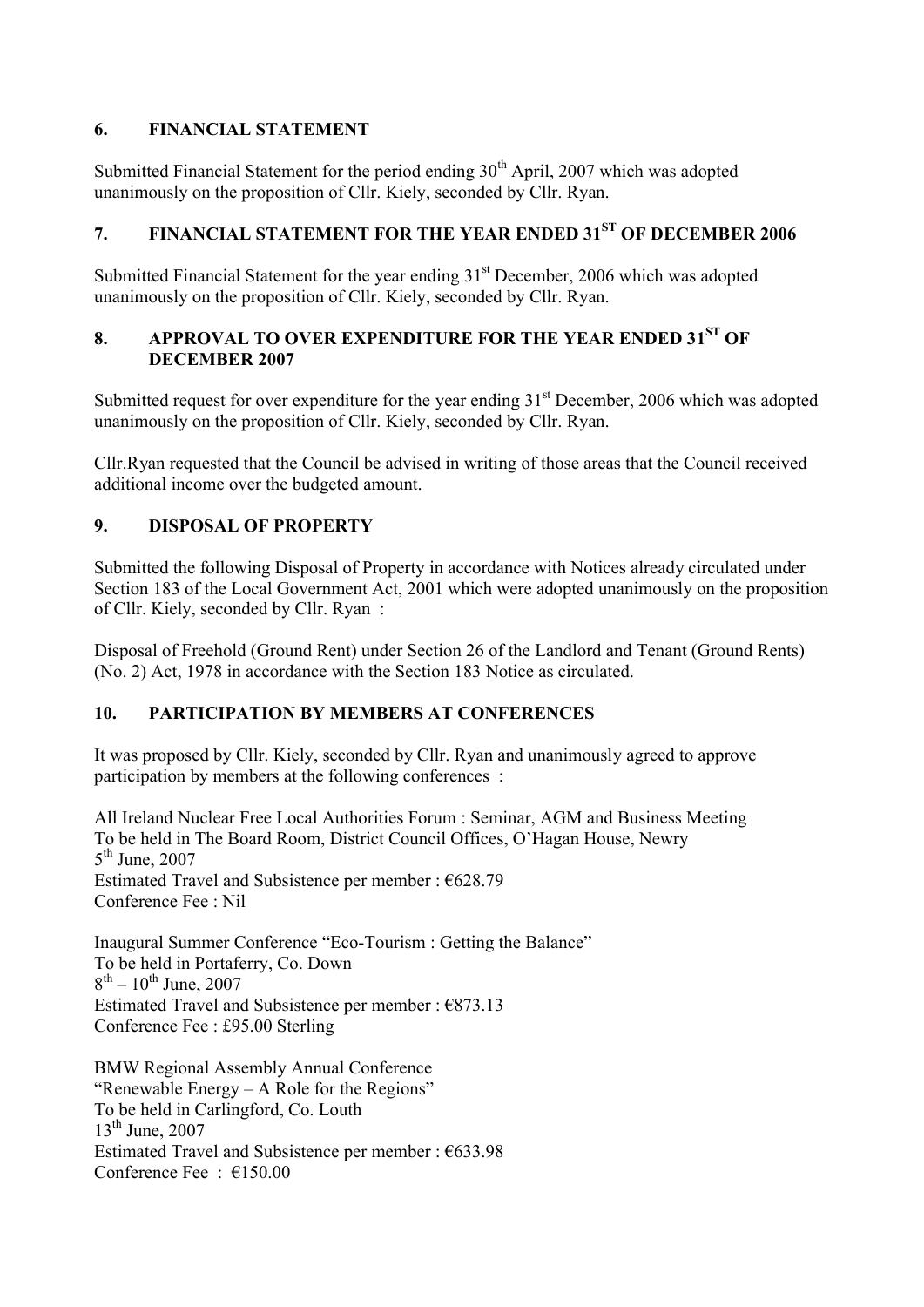Confederation of European Councillors Summer Seminar "Tackling Poverty and Social Need in Ireland, North and South" To be held in Enniskillen, Co. Fermanagh  $29<sup>th</sup>$  June,  $2007$ Estimated Travel and Subsistence per member : €587.23 Conference Fee : €190.00

13th Byrne / Perry Summer School "1916 – 1923 War, Civil War, Fallout" To be held in Gorey, Co. Wexford  $29<sup>th</sup>$  June – lst July, 2007 Estimated Travel and Subsistence per member :€621.17 Conference Fee : €130.00

The John Hewitt International Summer School To be held in Armagh  $23^{\text{rd}} - 27^{\text{th}}$  July, 2007 Estimated Travel and Subsistence per member :  $£1,047.51$ Conference Fee : €224.00

#### **11. TO CONSIDER THE DRAFT ANNUAL REPORT OF LIMERICK CITY COUNCIL FOR THE YEAR ENDED THE 31ST OF DECMEBER 2006**

It was proposed by Cllr. Kiely, seconded by Cllr. Ryan and unanimously agreed to approve the draft Annual Report as circulated.

The members requested that consideration be given to the provision of a mobile skate-park for the summer months.

#### **12. TO APPOINT FOUR MEMBERS OF THE COUNCIL TO THE BOARD OF PAUL PARTNERSHIP(ONE MEMBER FROM EACH ELECTORAL AREA)**

It was proposed by Cllr. Houlihan, seconded by Cllr. Walsh and unanimously agreed to appoint Cllr. K. Leddin to represent electoral area 1.

It was proposed by Cllr. Ryan, seconded by Cllr. Walsh and unanimously agreed to appoint Cllr. G. McLoughlin to represent electoral area 2.

It was agreed to defer the remaining appointments to the June meeting.

### **13. PLANNING PROPOSALS AND DECISIONS**

The Meeting noted the list of planning proposals under consideration at  $18<sup>th</sup>$  May, 2007 and Decisions taken from  $16<sup>th</sup>$  April, 2007 to  $18<sup>th</sup>$  May, 2007.

In reply to the members queries the Senior Planner advised that

- He was available to meet the members over their concerns regarding proposed development in the Ennis Road Area
- A Warning Notice had been served on the subway outlet in O'Connell Street
- In relation to a proposed housing development in Garryowen, structural issues were not a matter for consideration by the Planning Authority.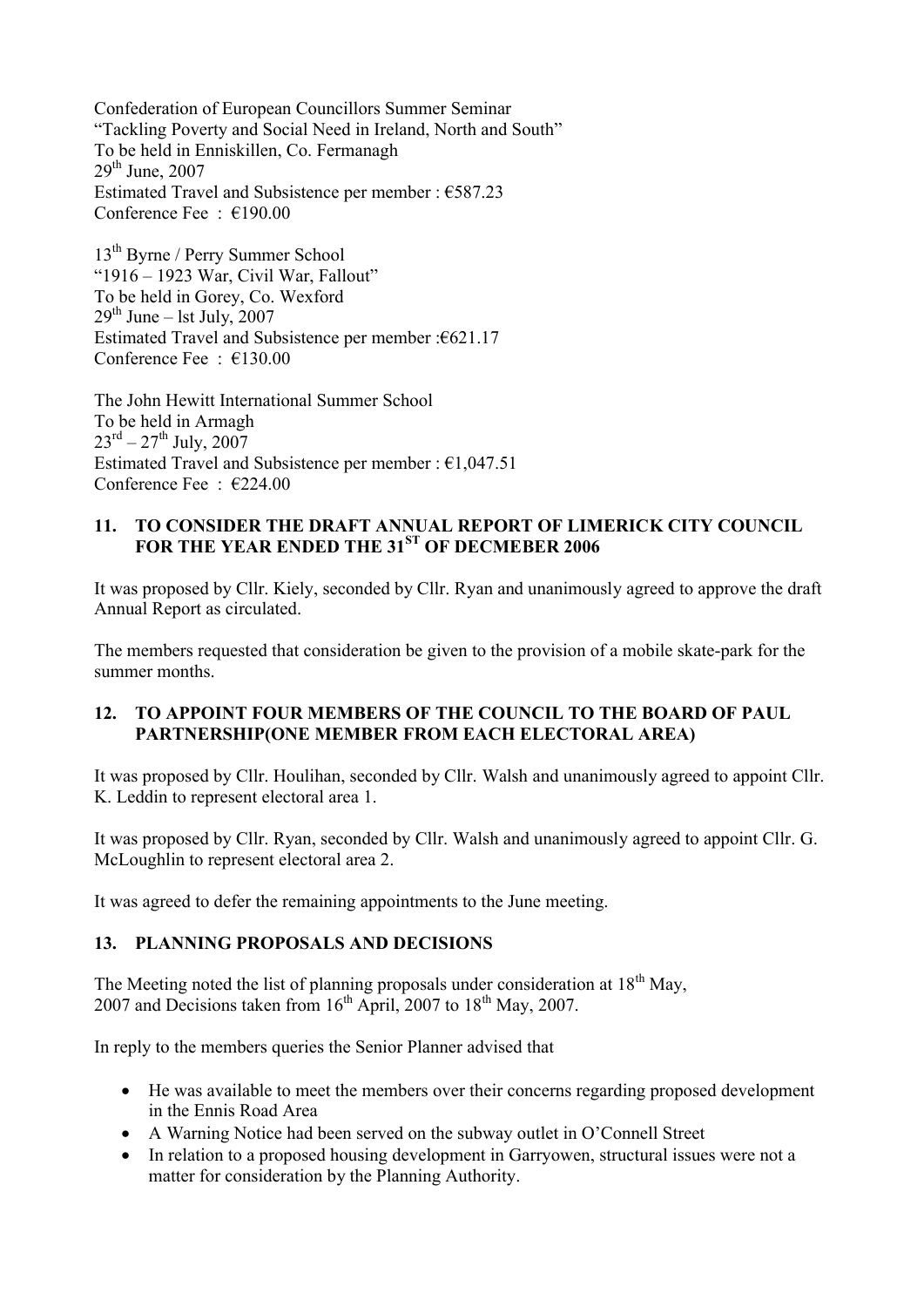### **14. AN BORD PLEANALA**

The Meeting noted the Decisions taken by An Bord Pleanala from  $16<sup>th</sup>$  April, 2007 to the 18<sup>th</sup> May, 2007.

# **15. TO CONSIDER REPORT FROM THE CITY MANAGER DATED THE 21ST OF MAY 2007**

The full pedestrianisation of O'Connell Street between William Street and Roches Street, the remodelling and widening of footpaths and improved landscaping of the remainder of O'Connell Street, the remodelling and widening of footpaths and improved landscaping of William Street.

All of the above works will include the installation of high quality surface finishes, distinctive new street furniture, improved public lighting, landscaping, improved public service vehicle stands and the introduction of new traffic regulations to control the movement of vehicles and vehicle classes on these streets on O'Connell Street and William Street, Limerick" (C07/2).

The members noted the report of the City Manager.

## **16. NOTICE OF MOTION**

Submitted the following Notice of Motion due notice of which was given which was referred to the Transportation and Infrastructure Strategic Policy Committee Meeting :

> "That Limerick City Council in considering proposals for bus lanes consider the provision of a park and ride facility on lands adjacent to the cement factory on the Dock Road and that a bus lane be operated along the Dock Road from this facility to the City Centre and that the existing service along O'Connell Avenue and Ballinacurra Road remain unchanged".

Signed : Cllr. Maria Byrne

## **17. NOTICE OF MOTION**

Submitted the following Notice of Motion due notice of which was given :

"That the decision of the City Council of the  $2<sup>nd</sup>$  of May, 1918, to the effect that the name of Lord Dunraven be erased and struck off the Roll of Freemen of the City, be revoked". Signed : Cllr. Kieran Walsh.

It was agreed to defer consideration of this motion to a Protocol Committee Meeting of the City Council.

#### **18. ANY OTHER BUSINESS**

In reply to Cllr. Wallace, the Director of Service (Community and Enterprise) advised the members that it was necessary to include St.Endas in the Regeneration Scheme in order to be best positioned to secure its future as a sports and recreation facility.